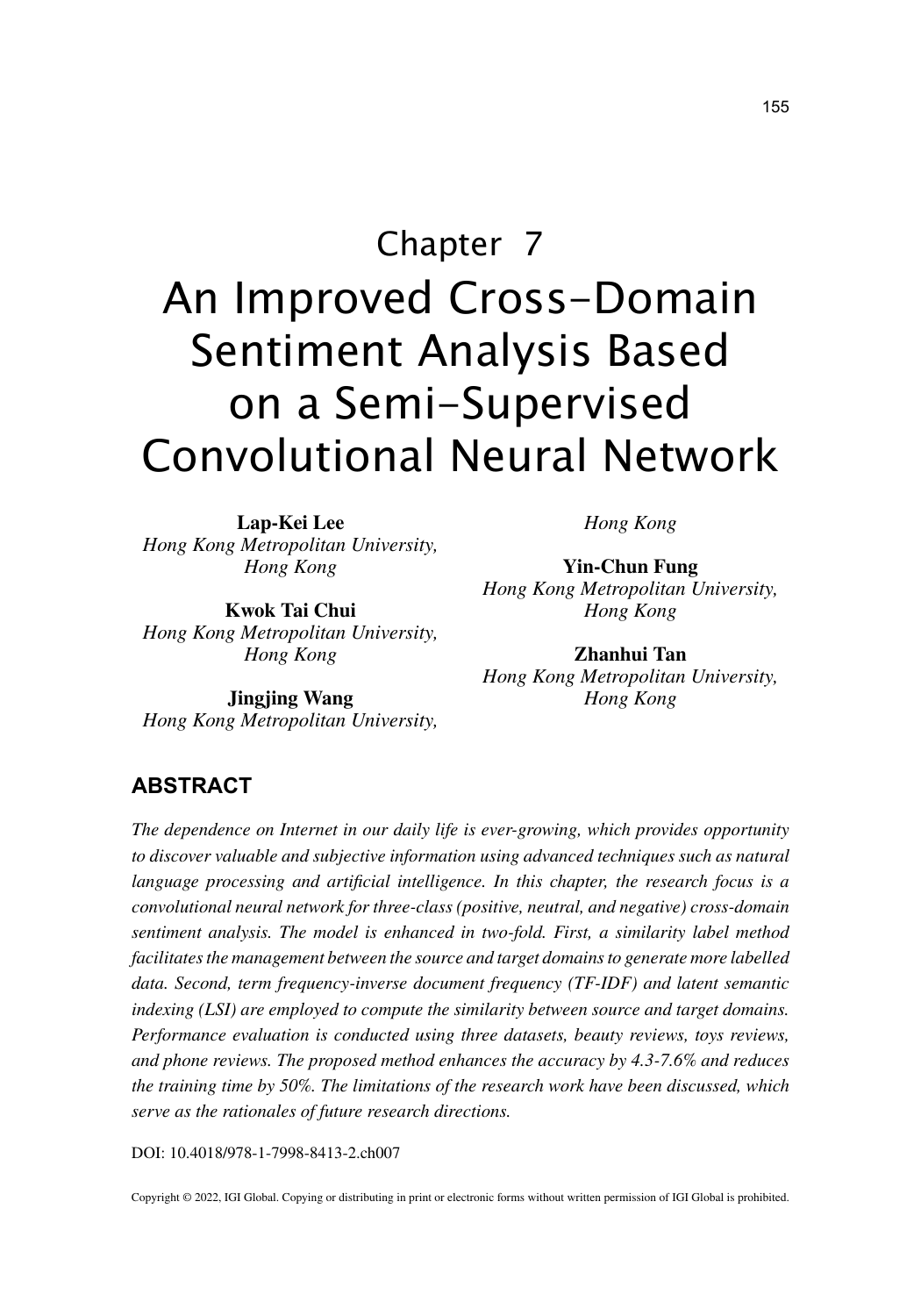## **1. INTRODUCTION**

Internet has become one of the most important tools in our daily life, with the everincreasing penetration rate. It exceeded 60% this year according to Statista (Statista, 2021). The use of Internet relies more heavily on smartphones compared with computers attributable to the mobility and weight. During pandemic (COVID-19), we have witnessed the escalation of the penetration rate of internet for leisure and online shopping to maintain social-distancing and prevent the outbreak of the pandemic (Chang, & Meyerhoefer, 2021). More and more users begin to use online services, whom tend to read and share review comments on products. Before adding the items into shopping bag, it is often for one to consider the following criteria (i) review comments from other buyers; (ii) reputation of sellers; and (iii) price and quality. Particularly, the review comments contain complex and valuable information which can be effectively analysed via natural language processing (NLP) and artificial intelligence (AI). The research topic is known as sentiment analysis.

The contents can be generally categorized into 3-class, positive, neutral, and negative. In addition, multiple sources, as cross domains could be considered to enhance the analysis. In this chapter, the formulation tackles with 3-class crossdomain sentiment analysis.

### **1.1 Literature Review**

Companies have realized that user-generated contents are useful. However, proper algorithms are needed to be implemented for the analysis. Sentiment analysis has recently received attention which drives various research groups to conduct systematic literature review (Do, Prasad, Maag, & Alsadoon, 2019; Hajiali, 2020; Yadav, & Vishwakarma, 2020). The focus of this chapter is sentiment analysis for product review.

Two network architectures were proposed for the 2-class (positive and negative) sentiment analysis of Amazon reviews (Zhao et al., 2017). The first architecture was constructed by weakly-supervised deep embedding (WDE) and convolutional neural network (CNN) whereas the second merged WDE and long short-term memory (LSTM). Performance evaluation was carried out based on the dataset containing 12k strong labeled and 1.1 million weak labeled reviews. The WDE-LSTM architecture slightly outperforms the WDE-CNN architecture. Both of them increase the accuracy by 3.4-21.7% compared with 11 existing approaches such as CNN-weak, CNN-rand11m, CNN-rand, sentiment-specific word embedding, Naive Bayes enhanced support vector machine, support vector machine, and Lexicon.

More than 14k 2-class reviews for 27 airlines were analyzed using word count analysis, frequency analysis, and topic modeling (Kwon, Ban, Jun, & Kim, 2021).